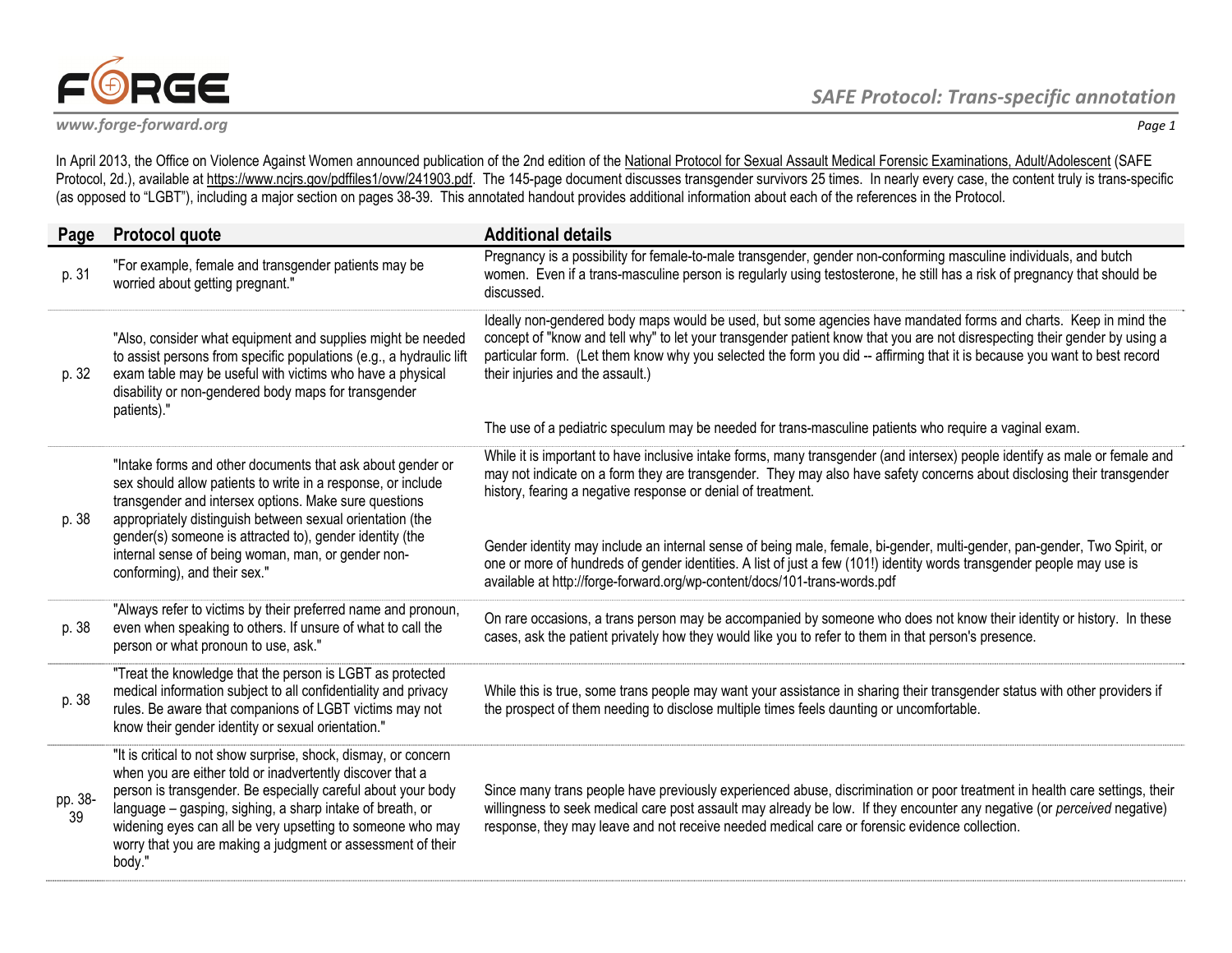

frequently part of anti-transgender hate crimes. Be

| Page          | <b>Protocol quote</b>                                                                                                                                                                                                                                                                                                                                                                                                                                                                | <b>Additional details</b>                                                                                                                                                                                                                                                                                                                                                                                                                                                                                                                                                                                                                                                                                                                                                                                                                                                                                                                                                                                                                                                                                                                                                                      |
|---------------|--------------------------------------------------------------------------------------------------------------------------------------------------------------------------------------------------------------------------------------------------------------------------------------------------------------------------------------------------------------------------------------------------------------------------------------------------------------------------------------|------------------------------------------------------------------------------------------------------------------------------------------------------------------------------------------------------------------------------------------------------------------------------------------------------------------------------------------------------------------------------------------------------------------------------------------------------------------------------------------------------------------------------------------------------------------------------------------------------------------------------------------------------------------------------------------------------------------------------------------------------------------------------------------------------------------------------------------------------------------------------------------------------------------------------------------------------------------------------------------------------------------------------------------------------------------------------------------------------------------------------------------------------------------------------------------------|
| pp. 38-<br>39 | "Understand that transgender people have typically been<br>subject to others' curiosity, prejudice, and violence. Keep in<br>mind that transgender victims may be reluctant to report the<br>crime or consent to the exam for fear of being exposed to<br>inappropriate questions or abuse. If the victim does consent to<br>an exam, be especially careful to explain what you want to do<br>and why before each step, and respect their right to decline<br>any part of the exam." | For additional information on how to be more culturally sensitive (including how to distinguish between appropriate and<br>inappropriate questions), consult FORGE's Fact Sheet, "Know and Tell Why" at http://forge-forward.org/wp-<br>content/docs/FAQ-08-2012-know-tell-why.pdf or view an archived Transgender 101 webinar specifically aimed at victim<br>service providers. Several archived recordings are available at: http://forge-forward.org/trainings-events/recorded-<br>webinars/                                                                                                                                                                                                                                                                                                                                                                                                                                                                                                                                                                                                                                                                                               |
| pp. 38-<br>39 | "Be aware that transgender individuals may have increased<br>shame or dissociation from their body. Some use nonstandard<br>labels for body parts, and others are unable to discuss sex-<br>related body parts at all. Reflect the victim's language when<br>possible and use alternative means of communication (such<br>as anatomically correct dolls or paper and pen for the victim to<br>write or draw) if necessary."                                                          | Because trans people often have their identities maligned and denied due to the "evidence" of their bodies, some develop<br>mild dysphoria up to intense hatred of the parts of their body that don't "fit" their identity. In addition, many have<br>experienced child sexual assault or other physical abuse of gendered body parts, further complicating the picture. If<br>health insurance did not discriminate against trans people and universal health care really was available, many -- but not<br>all -- trans people would access surgery to eliminate these very distressing parts of their bodies. However, since surgery<br>is currently not accessible to so many, results of these circumstances can include:<br>Dissociation / denial / disconnect<br>Inability to name or talk about parts (particularly if provider insists on using gendered terms)<br>$\bullet$<br>Renaming of parts; may not want to share this language with an outsider<br>Self-harm/(attempted) self-surgery<br>If you choose to use medical language with trans victims, make sure to inform them of why you are making this choice and<br>that you are not disrespecting their preferred language. |
| pp. 38-<br>39 | "Vaginas that have been exposed to testosterone or created<br>surgically are more fragile than vaginas of most non-<br>transgender women and may sustain more damage in an<br>assault. There may be additional layers of psychological<br>trauma for patients with a male identity or a constructed<br>vagina when they have been vaginally assaulted."                                                                                                                              | For trans-masculine individuals, testosterone may cause vaginal atrophy and decreased elasticity. Atrans-woman's<br>surgically constructed vagina is generally created from the skin of her inverted penis and will be both less resilient than<br>non-trans women's vaginas, as well as less deep. Because of these factors, there is an increased likelihood of tearing<br>and other physical damage during an assault, raising the risk of STIs and HIV.<br>Trans women may place substantial emotional and financial value in their vagina, and therefore be especially distraught if<br>it is assaulted and/or damaged. Trans men may be emotionally detached from or dysphoric about their vagina, and may<br>feel particularly "demasculinized" if vaginally penetrated.                                                                                                                                                                                                                                                                                                                                                                                                                |
| pp. 38-<br>39 | "Transgender male individuals who still have ovaries and a<br>uterus can become pregnant even when they were using<br>testosterone and/or had not been menstruating."                                                                                                                                                                                                                                                                                                                | Since many trans men may not realize they may be at risk of pregnancy, sensitivity about the possibility of pregnancy may<br>be needed. Trans men may also have concerns about using emergency contraception methods, due to beliefs that use<br>of any estrogen or progesterone-based medication may undermine their masculinity.                                                                                                                                                                                                                                                                                                                                                                                                                                                                                                                                                                                                                                                                                                                                                                                                                                                             |
| pp. 38-<br>39 | "Transgender people may engage in self-harm as a coping<br>mechanism. However, cutting and genital mutilations are also                                                                                                                                                                                                                                                                                                                                                              | 48% of transgender people report non-suicidal self injuring behaviors, like cutting [dickey, l.m. (2010). Non-suicidal self-<br>injury in the transgender community. Unpublished dissertation, University of North Dakota, Grand Forks.]                                                                                                                                                                                                                                                                                                                                                                                                                                                                                                                                                                                                                                                                                                                                                                                                                                                                                                                                                       |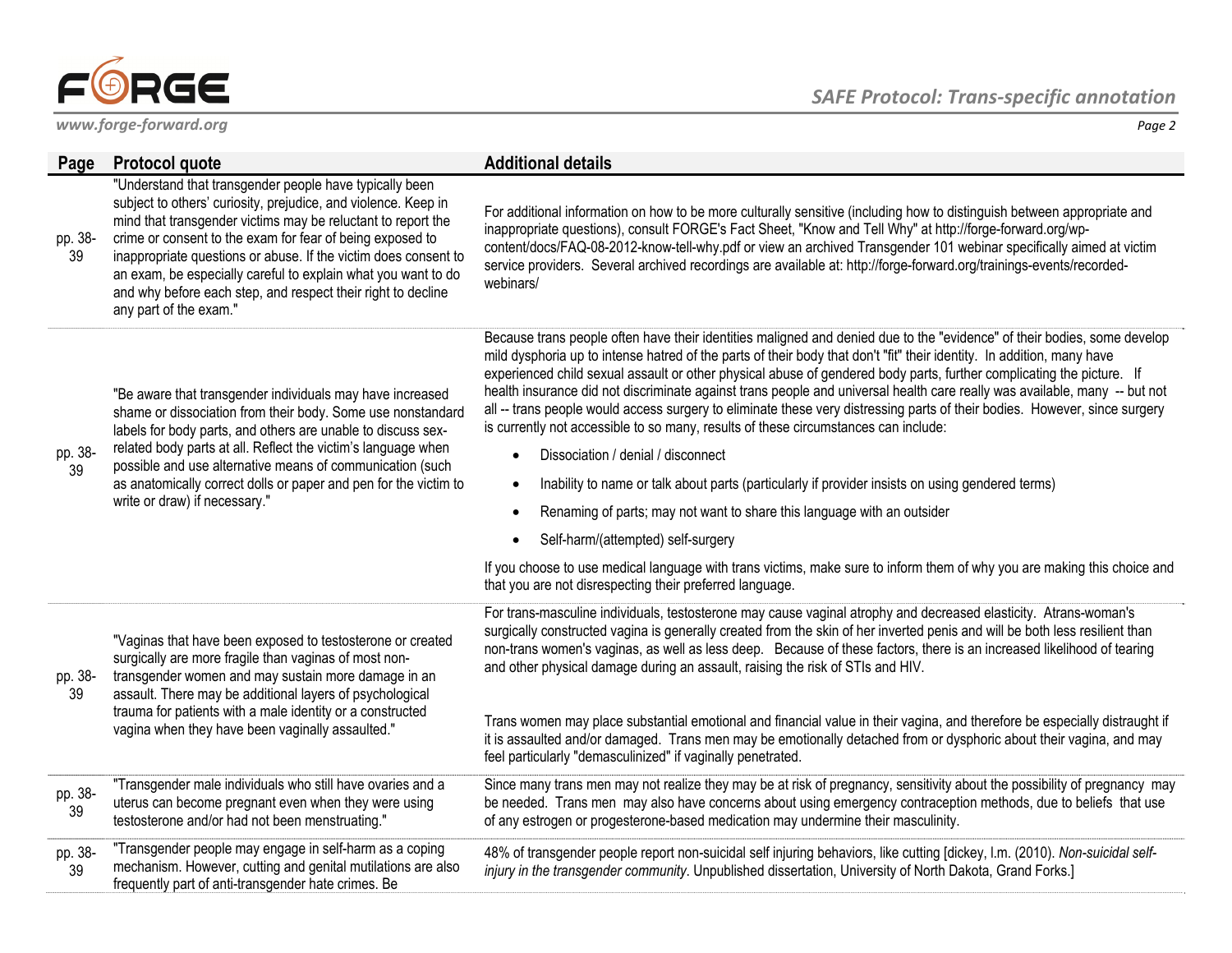

| Page          | <b>Protocol quote</b>                                                                                                                                                                                                                                                                                                                                                                                                                                                                                                                                                                                                                                                | <b>Additional details</b>                                                                                                                                                                                                                                                                                                                                                                                                                                 |
|---------------|----------------------------------------------------------------------------------------------------------------------------------------------------------------------------------------------------------------------------------------------------------------------------------------------------------------------------------------------------------------------------------------------------------------------------------------------------------------------------------------------------------------------------------------------------------------------------------------------------------------------------------------------------------------------|-----------------------------------------------------------------------------------------------------------------------------------------------------------------------------------------------------------------------------------------------------------------------------------------------------------------------------------------------------------------------------------------------------------------------------------------------------------|
|               | nonjudgmental and careful when documenting such injuries."                                                                                                                                                                                                                                                                                                                                                                                                                                                                                                                                                                                                           |                                                                                                                                                                                                                                                                                                                                                                                                                                                           |
| pp. 38-<br>39 | "Some transgender victims may want to talk about their<br>perceptions of the role their gender identity might have played<br>in making them vulnerable to an assault. Because of their<br>value in possible prosecutions under hate crime laws,<br>document any anti-transgender statements the victim says<br>were made during the assault. Otherwise, listen to the victim's<br>concerns and what the experience was like for them. Assure<br>them that it was not their fault they were sexually assaulted. If<br>needed, encourage discussion in a counseling/advocacy<br>setting on this issue as well as on what might help them feel<br>safer in the future." | 43% of transgender survivors believe that their gender identity or expression was a contributing factor in their sexual<br>abuse or assault. [FORGE, 2005. Sexual Violence in the Transgender Community survey.]                                                                                                                                                                                                                                          |
|               |                                                                                                                                                                                                                                                                                                                                                                                                                                                                                                                                                                                                                                                                      | If the sexual assault was motivated at least in part by anti-transgender bias, consider the need for safety planning,<br>especially if the perpetrator is known to the victim. For more information, view the archived webinar "Safety Planning for<br>Transgender Clients" at http://forge-forward.org/event/safety-planning/<br>A trans-specific safety planning tool is available at http://forge-forward.org/wp-content/docs/safety-planning-tool.pdf |
|               |                                                                                                                                                                                                                                                                                                                                                                                                                                                                                                                                                                                                                                                                      |                                                                                                                                                                                                                                                                                                                                                                                                                                                           |
| pp. 38-<br>39 | "Ensure that all referrals given to a transgender victim have<br>been trained on or have significant experience with the special<br>needs of transgender survivors of sexual assault."                                                                                                                                                                                                                                                                                                                                                                                                                                                                               | Pre-screening all providers is essential, so that trans survivors are not revictimized by insensitive and untrained providers.<br>FORGE offers free monthly webinars specifically for providers, to increase cultural competency. All webinars are archived<br>and easily available on our website: http://forge-forward.org/trainings-events/recorded-webinars/                                                                                          |
| pp. 38-<br>39 | "Include opportunities for LGBT individuals to influence the<br>development of sensitive responses for victims of sexual<br>assault."                                                                                                                                                                                                                                                                                                                                                                                                                                                                                                                                | Any size or type of agency can involve transgender individuals in some way. Trans people can serve as volunteers<br>(including on advisory boards and speakers bureaus), as event planners, or as participants in evaluation efforts.                                                                                                                                                                                                                     |
|               | "Some victims, including transgender people, may also fear<br>assault or belittlement by health care professionals' and/or law<br>enforcement officials' responses to their gender identity or<br>expression and/or transgender body. Follow facility policy on<br>response to this and other types of threatening situations."                                                                                                                                                                                                                                                                                                                                      | Rates of violence by professionals against transgender people are high:                                                                                                                                                                                                                                                                                                                                                                                   |
|               |                                                                                                                                                                                                                                                                                                                                                                                                                                                                                                                                                                                                                                                                      | 19% of trans people have been denied medical care because of their transgender identity/expression.<br>$\bullet$                                                                                                                                                                                                                                                                                                                                          |
|               |                                                                                                                                                                                                                                                                                                                                                                                                                                                                                                                                                                                                                                                                      | 10% of trans people have been sexually assaulted by a health care provider                                                                                                                                                                                                                                                                                                                                                                                |
|               |                                                                                                                                                                                                                                                                                                                                                                                                                                                                                                                                                                                                                                                                      | 26% of trans people have been physically assaulted by a health care provider                                                                                                                                                                                                                                                                                                                                                                              |
| p. 42         |                                                                                                                                                                                                                                                                                                                                                                                                                                                                                                                                                                                                                                                                      | 7% of trans people have been sexually assaulted by law enforcement                                                                                                                                                                                                                                                                                                                                                                                        |
|               |                                                                                                                                                                                                                                                                                                                                                                                                                                                                                                                                                                                                                                                                      | 29% of trans people have been harassed by law enforcement<br>$\bullet$                                                                                                                                                                                                                                                                                                                                                                                    |
|               |                                                                                                                                                                                                                                                                                                                                                                                                                                                                                                                                                                                                                                                                      | [Grant, J.M, et al (2011). Injustice at every turn: A report of the national transgender discrimination survey, National Center<br>on Transgender Equality and National Gay and Lesbian Task Force.]                                                                                                                                                                                                                                                      |
|               |                                                                                                                                                                                                                                                                                                                                                                                                                                                                                                                                                                                                                                                                      | When possible, ensure that an advocate is present with the individual throughout all interactions with law enforcement and<br>other professionals.                                                                                                                                                                                                                                                                                                        |
| p. 98         | "Transgender individuals with a masculine identity and those<br>with a constructed vagina may sustain additional physical and<br>emotional damage when vaginally assaulted."                                                                                                                                                                                                                                                                                                                                                                                                                                                                                         | Many trans-masculine individuals are emotionally detached from or dysphoric about their genitals, including their vagina.<br>For some, lack of use in consensual sexual activity, as well as reduced elasticity of the tissue in general, may result in<br>increased pain or tissue damage during the assault or exam.                                                                                                                                    |
|               |                                                                                                                                                                                                                                                                                                                                                                                                                                                                                                                                                                                                                                                                      | Trans women who have had vaginoplasty (the surgical creation of a vagina) may be very concerned about physical                                                                                                                                                                                                                                                                                                                                            |